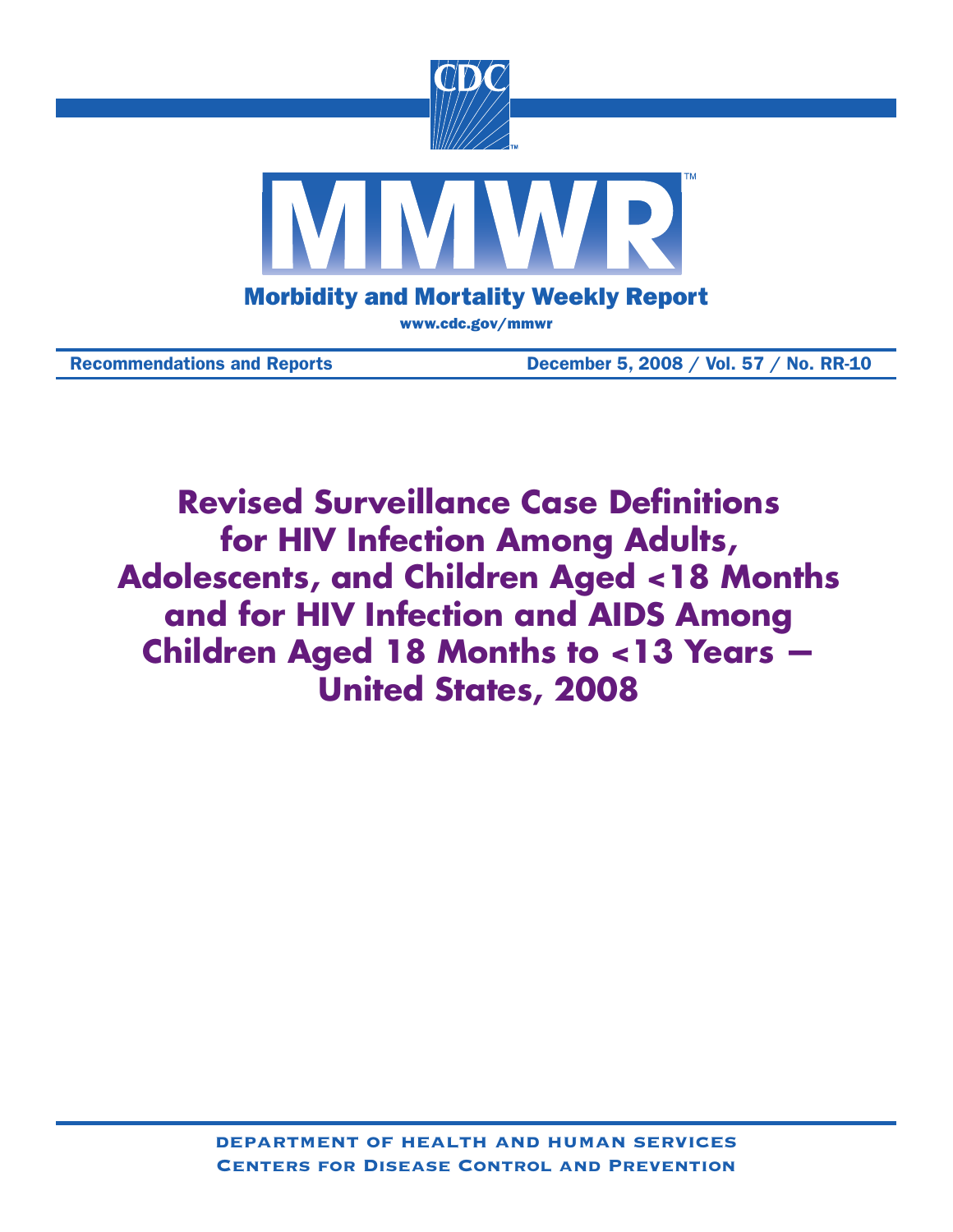#### **MMWR**

The *MMWR* series of publications is published by the Coordinating Center for Health Information and Service, Centers for Disease Control and Prevention (CDC), U.S. Department of Health and Human Services, Atlanta, GA 30333.

**Suggested Citation:** Centers for Disease Control and Prevention. [Title]. MMWR 2008;57(No. RR-#): [inclusive page numbers].

#### **Centers for Disease Control and Prevention**

Julie L. Gerberding, MD, MPH *Director* Tanja Popovic, MD, PhD *Chief Science Officer* James W. Stephens, PhD *Associate Director for Science* Steven L. Solomon, MD *Director, Coordinating Center for Health Information and Service* Jay M. Bernhardt, PhD, MPH *Director, National Center for Health Marketing* Katherine L. Daniel, PhD

*Deputy Director, National Center for Health Marketing*

#### **Editorial and Production Staff**

Frederic E. Shaw, MD, JD *Editor,* MMWR *Series* Susan F. Davis, MD (*Acting*) *Assistant Editor,* MMWR *Series* Teresa F. Rutledge *Managing Editor,* MMWR *Series* David C. Johnson (*Acting*) *Lead Technical Writer-Editor*

Catherine B. Lansdowne, MS *Project Editor* Martha F. Boyd *Lead Visual Information Specialist* Malbea A. LaPete Stephen R. Spriggs *Visual Information Specialists* Kim L. Bright, MBA Quang M. Doan, MBA Phyllis H. King *Information Technology Specialists*

#### **Editorial Board**

William L. Roper, MD, MPH, Chapel Hill, NC, Chairman Virginia A. Caine, MD, Indianapolis, IN David W. Fleming, MD, Seattle, WA William E. Halperin, MD, DrPH, MPH, Newark, NJ Margaret A. Hamburg, MD, Washington, DC King K. Holmes, MD, PhD, Seattle, WA Deborah Holtzman, PhD, Atlanta, GA John K. Iglehart, Bethesda, MD Dennis G. Maki, MD, Madison, WI Sue Mallonee, MPH, Oklahoma City, OK Patricia Quinlisk, MD, MPH, Des Moines, IA Patrick L. Remington, MD, MPH, Madison, WI Barbara K. Rimer, DrPH, Chapel Hill, NC John V. Rullan, MD, MPH, San Juan, PR William Schaffner, MD, Nashville, TN Anne Schuchat, MD, Atlanta, GA Dixie E. Snider, MD, MPH, Atlanta, GA John W. Ward, MD, Atlanta, GA

#### **Contents**

| 2008 Surveillance Case Definition for HIV Infection  |  |
|------------------------------------------------------|--|
|                                                      |  |
| 2008 Surveillance Case Definition for HIV Infection  |  |
|                                                      |  |
| 2008 Surveillance Case Definitions for HIV Infection |  |
| and AIDS Among Children Aged 18 Months to <13 Years7 |  |
|                                                      |  |
|                                                      |  |

#### **Disclosure of Relationship**

CDC, our planners, and our content experts wish to disclose they have no financial interests or other relationships with the manufacturers of commercial products, suppliers, or commercial services, or commercial supporters. Presentations will not include any discussion of the unlabeled use of a product or a product under investigational use.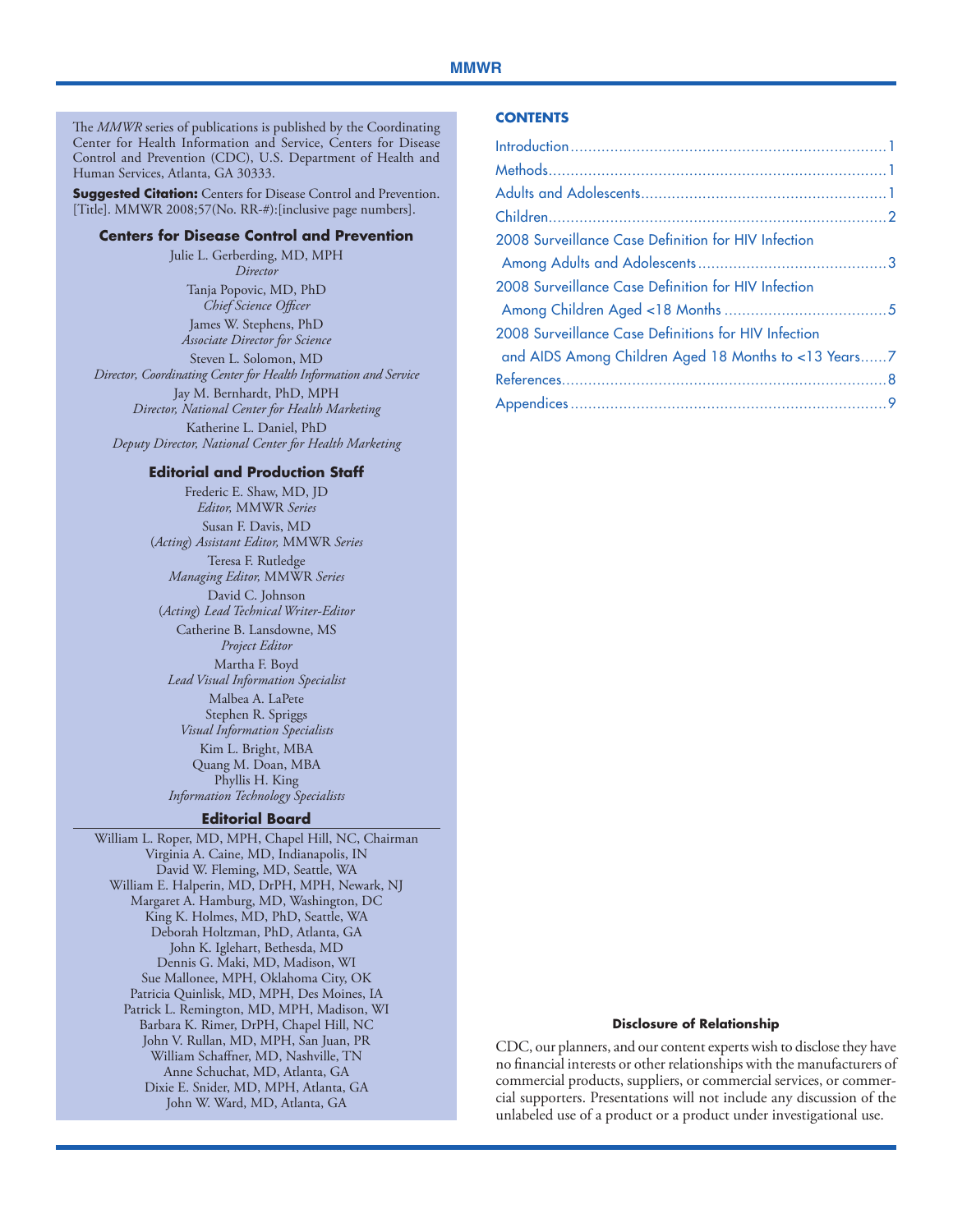# <span id="page-2-0"></span>**Revised Surveillance Case Definitions for HIV Infection Among Adults, Adolescents, and Children Aged <18 Months and for HIV Infection and AIDS Among Children Aged 18 Months to <13 Years — United States, 2008**

Prepared by

Eileen Schneider, MD Suzanne Whitmore, DrPH M. Kathleen Glynn, DVM Kenneth Dominguez, MD Andrew Mitsch, MPH Matthew T. McKenna, MD *Division of HIV/AIDS Prevention, National Center for HIV/AIDS, Viral Hepatitis, STD, and TB Prevention*

#### *Summary*

*For adults and adolescents (i.e., persons aged >13 years), the human immunodeficiency virus (HIV) infection classification system and the surveillance case definitions for HIV infection and acquired immunodeficiency syndrome (AIDS) have been revised and combined into a single case definition for HIV infection (1–3). In addition, the HIV infection case definition for children aged <13 years and the AIDS case definition for children aged 18 months to <13 years have been revised (1,3,4). No changes have been made to the HIV infection classification system (4), the 24 AIDS-defining conditions (1,4) for children aged <13 years, or the AIDS case definition for children aged <18 months. These case definitions are intended for public health surveillance only and not as a guide for clinical diagnosis. Public health surveillance data are used primarily for monitoring the HIV epidemic and for planning on a population level, not for making clinical decisions for individual patients. CDC and the Council of State and Territorial Epidemiologists recommend that all states and territories conduct case surveillance of HIV infection and AIDS using the 2008 surveillance case definitions, effective immediately.*

## **Introduction**

Since the beginning of the human immunodeficiency virus (HIV) epidemic, case definitions for HIV infection and acquired immunodeficiency syndrome (AIDS) have undergone several revisions to respond to diagnostic and therapeutic advances and to improve standardization and comparability of surveillance data regarding persons at all stages of HIV disease. HIV testing is now widely available, and diagnostic testing has continued to improve; these changes are reflected in the 2008 revised case definition for HIV infection, which now requires laboratory-confirmed evidence of HIV infection to meet the case definition among adults, adolescents, and children aged 18 months to <13 years.

# **Methods**

CDC collaborated with the Council of State and Territorial Epidemiologists (CSTE) to develop the revisions in this report. CDC obtained additional input through consultations regarding the pediatric case definitions (April 2005) and adult and adolescent case definition (August 2005 and June 2006) and through peer review by health-care professionals, in compliance with the Office of Management and Budget requirements for the dissemination of influential scientific information.

## **Adults and Adolescents**

For adults and adolescents (aged  $\geq$ 13 years), the case definitions for HIV infection and AIDS have been revised into a single case definition for HIV infection that includes AIDS and incorporates the HIV infection classification system. Laboratory-confirmed evidence of HIV infection is now required to meet the surveillance case definition for HIV infection, including stage 3 HIV infection (AIDS). Diagnostic confirmation of an AIDS-defining condition alone (Appendix A), without laboratory-confirmed evidence of HIV infection, is no longer sufficient to classify an adult or adolescent as HIV

The material in this report originated in the National Center for HIV/ AIDS, Viral Hepatitis, STD, and TB Prevention, Kevin Fenton, MD, PhD, Director; and the Division of HIV/AIDS Prevention, Richard Wolitski, PhD, Acting Director.

**Corresponding preparer:** Suzanne Whitmore, DrPH, National Center for HIV/AIDS, Viral Hepatitis, STD, and TB Prevention, 1600 Clifton Road, NE, MS E-47, Atlanta, GA 30333. Telephone: 404-639-1556; Fax: 404-639-2980; E-mail: [swhitmore@cdc.gov.](mailto:swhitmore@cdc.gov)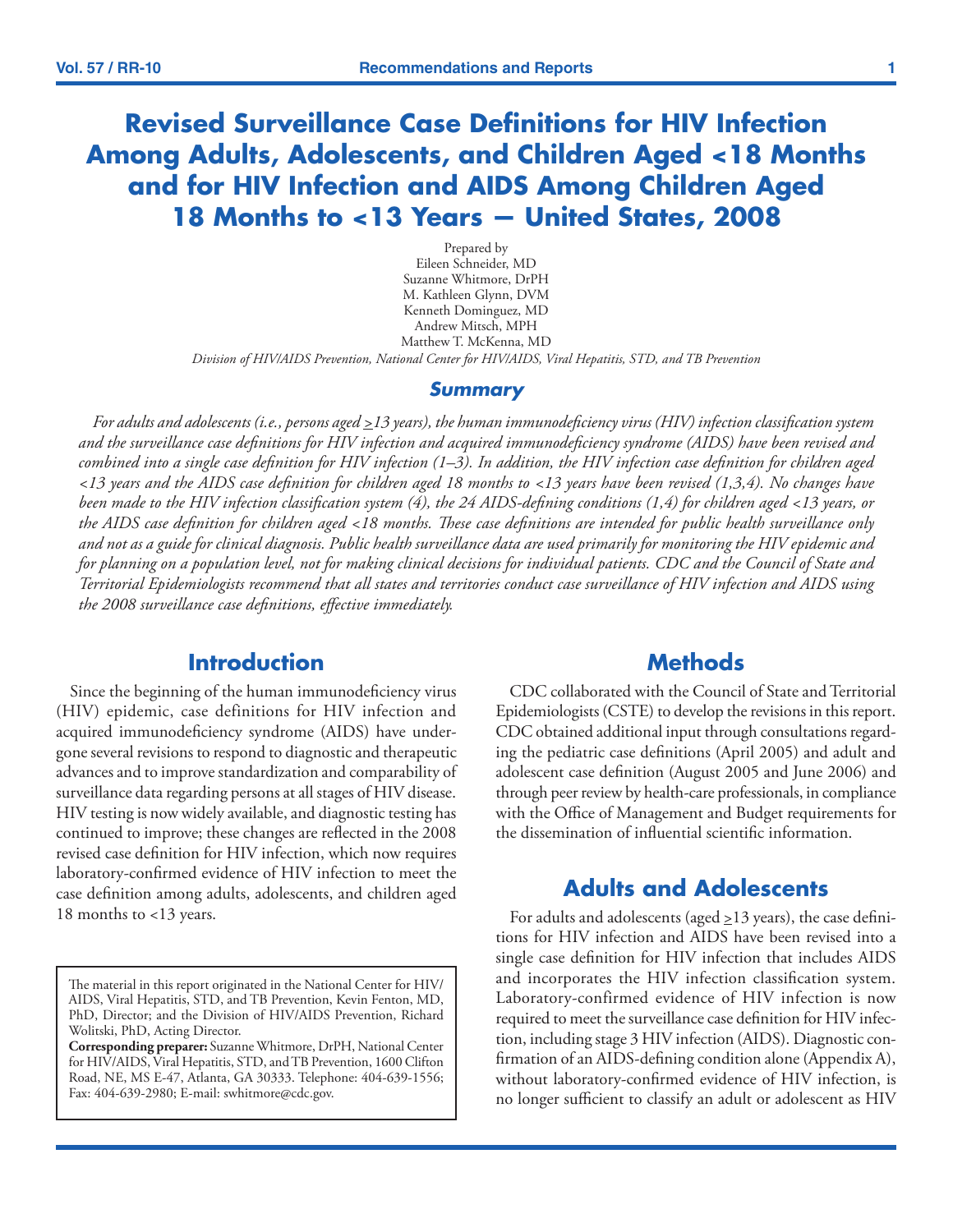<span id="page-3-0"></span>infected for surveillance purposes. The 2007 World Health Organization (WHO) revised surveillance case definition for HIV infection also requires laboratory confirmation of HIV infection (Appendix B).

Historically, the case definition for AIDS included adults and adolescents without laboratory-confirmed evidence of HIV infection if other clinical criteria were met. In 1993, the existing case definition for AIDS (*1*) was expanded to include 1) all HIV-infected persons with a CD4+ T-lymphocyte count of <200 cells/*µ*L or a CD4+ T-lymphocyte percentage of total lymphocytes of <14 and 2) three additional clinical conditions (pulmonary tuberculosis, recurrent pneumonia, and invasive cervical cancer), in addition to retaining the 23 clinical conditions in the previous AIDS case definition (*2*). Despite these changes, the case definition for AIDS continued to include a subset of adults and adolescents without laboratory-confirmed evidence of HIV infection whose illness still met the surveillance case definition for AIDS. Illness in a person who did not have any other known cause of immunodeficiency met the surveillance case definition for AIDS if the illness met any of the following three criteria: 1) no laboratory testing performed or inconclusive laboratory evidence of HIV infection but a definitive diagnosis of a condition included in a subset of AIDS-defining conditions, 2) negative laboratory results for HIV infection but a definitive diagnosis of *Pneumocystis jirovecii* pneumonia, or 3) negative laboratory results for HIV infection but a definitive diagnosis of a condition included in a subset of AIDS-defining conditions and a CD4+ T-lymphocyte count of <400 cells/*µ*L. Because of improvements in diagnostic capabilities and treatment, including increased use of new HIV-testing technologies, CDC collaborated with CSTE to recommend in 2005 an interim change in the AIDS case definition, which required laboratory confirmation of HIV infection. This recommended change required laboratory-confirmed evidence of HIV infection in addition to a CD4+ T-lymphocyte count of <200 cells/*µ*L, a CD4+ T-lymphocyte percentage of total lymphocytes of <14, or diagnosis of an AIDS-defining condition (*5*). This CDC/CSTE interim recommendation has been incorporated into the 2008 HIV infection case definition, which includes AIDS (stage 3).

In 1993, the revised classification system for HIV infection and the expanded AIDS surveillance case definition for adults and adolescents were based on three clinical categories (i.e., A, B, and C) and three ranges of CD4+ T-lymphocyte counts  $(i.e., \geq 500 \text{ cells}/\mu\text{L}, 200-499 \text{ cells}/\mu\text{L}, \text{and} < 200 \text{ cells}/\mu\text{L}$  or the concordant CD4+ T-lymphocyte percentages (*2*). Clinical category A comprised asymptomatic acute or primary HIV infection or persistent generalized lymphadenopathy. Clinical category B comprised symptomatic conditions in an HIVinfected adult or adolescent that were not included in clinical categories A or C but were attributed to a cell-mediated immunity defect or for which the clinical course or management was complicated by HIV infection. Clinical category C comprised the 26 AIDS-defining conditions. In the context of treatment and diagnostic improvements since 1993, clinical categories A and B pose particular difficulties because they include many conditions that are not discrete diseases, are not necessarily indicators of immunodeficiency, poorly match current treatment guidelines, and are not integrated into routine surveillance practices. The classification system of the 2008 case definition for HIV infection, which includes AIDS, has been simplified, with less emphasis on clinical conditions by elimination of clinical categories A and B while retaining the 26 AIDS-defining conditions in clinical category C (*1,2*).

The role of CD4+ T-lymphocyte counts and percentages also has been clarified. The 2008 case definition highlights the central role of the CD4+ T-lymphocyte counts and percentages, which are objective measures of immunosuppression that are routinely used in the care of HIV-infected persons and are available to surveillance programs. The three CD4+ T-lymphocyte count categories have been renamed for HIV infection, increasing in severity from stage 1 through stage 3 (AIDS); an unknown stage also is included. For surveillance purposes, HIV disease progression is classified from less to more severe; once cases are classified into a surveillance severity stage, they cannot be reclassified into a less severe stage.

# **Children**

## **Aged <18 Months**

The 1999 surveillance guidelines recommended four categories of HIV infection for children aged <18 months: definitively HIV infected, presumptively HIV infected, definitively uninfected with HIV, and presumptively uninfected with HIV (*3*). Because of improved accuracy and the widespread availability of viral detection and antibody tests to diagnose HIV infection, changes have been made in the surveillance case definition of presumptively uninfected with HIV for children aged <18 months at the time of diagnosis (*1,3,4*). Thus, compared with infants categorized using the previous surveillance case definition, fewer HIV-exposed infants who have a very low probability of infection will be categorized as having indeterminate infections (*3*). No major revisions have been made to the remaining three categories for children aged <18 months, and no changes have been made to the AIDS surveillance case definition for children in this age group (*1,3,4*). Because of the greater uncertainty associated with diagnostic testing for HIV in this population (i.e., because maternal antibodies from the HIV-infected mother might exist in the infant after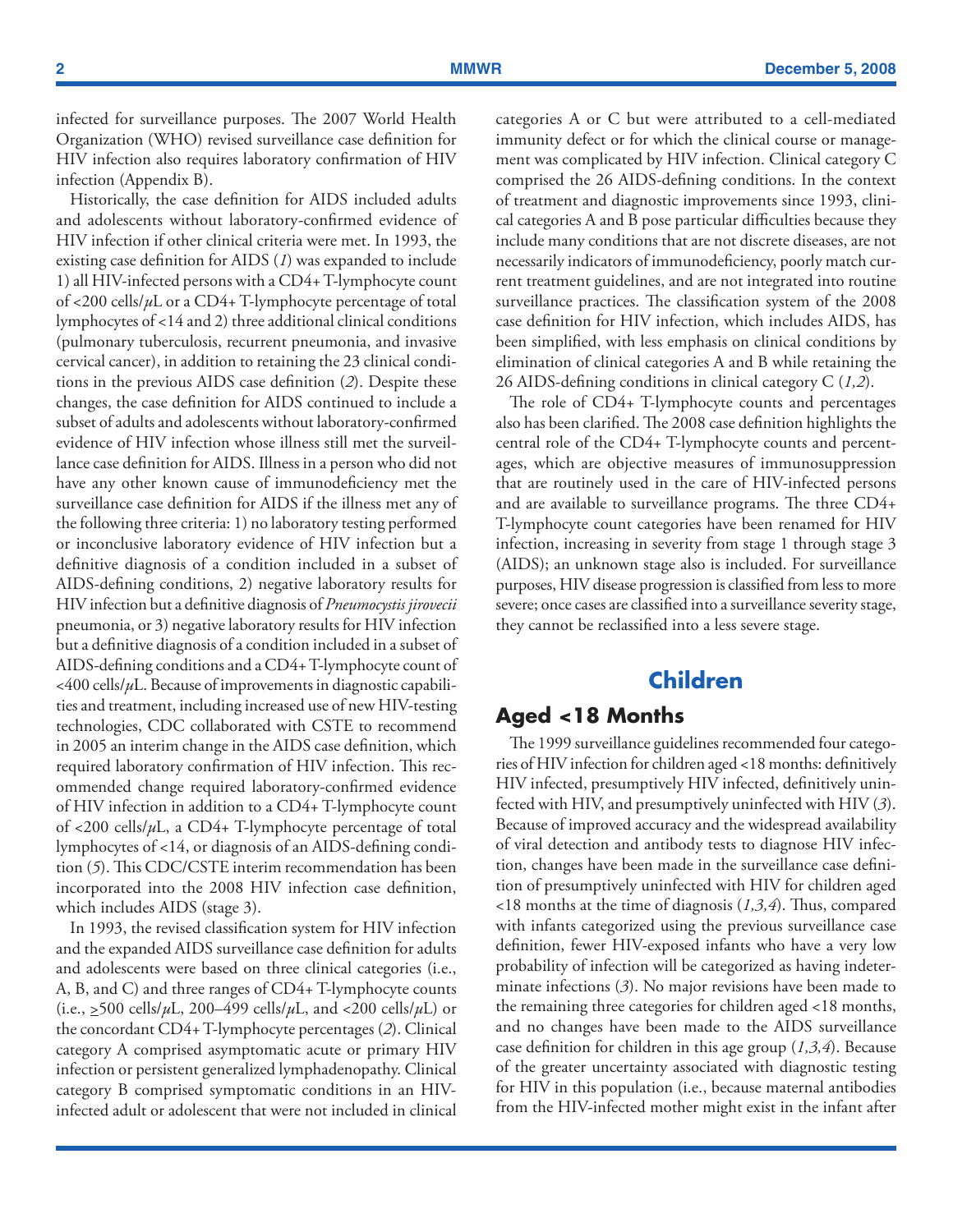<span id="page-4-0"></span>birth, possibly affecting HIV diagnostic testing of the infant that occurs soon after birth), children in this age group whose illness meets clinical criteria for the AIDS case definition but does not meet laboratory criteria for definitive or presumptive HIV infection are still categorized as HIV infected when the mother has laboratory-confirmed HIV infection.

# **Aged 18 Months to <13 Years**

For children aged 18 months to <13 years, laboratoryconfirmed evidence of HIV infection is now required to meet the surveillance case definition for HIV infection and AIDS. Diagnostic confirmation of an AIDS-defining condition alone, without laboratory-confirmed evidence of HIV infection, is no longer sufficient to classify a child as HIV infected for surveillance purposes (*1,3,4*). No changes have been made to the 24 AIDS-defining conditions (*1,4*) or the HIV infection classification system for children aged <13 years (*4*)*.*

# **2008 Surveillance Case Definition for HIV Infection Among Adults and Adolescents**

The 2008 HIV infection case definition for adults and adolescents (aged  $\geq$ 13 years) replaces the HIV infection and AIDS case definitions and the HIV infection classification system (*1–3,5*). The case definition is intended for public health surveillance only and not as a guide for clinical diagnosis. The definition applies to all HIV variants (e.g., HIV-1 or HIV-2) and excludes confirmation of HIV infection through diagnosis of AIDS-defining conditions alone. For surveillance purposes, a reportable case of HIV infection among adults and adolescents aged  $\geq$ 13 years is categorized by increasing severity as stage 1, stage 2, or stage 3 (AIDS) or as stage unknown (Table).

# **Criteria for HIV Infection**

### **Laboratory Criteria**

• Positive result from an HIV antibody screening test (e.g., reactive enzyme immunoassay [EIA]\*) confirmed by a positive result from a supplemental HIV antibody test (e.g., Western blot or indirect immunofluorescence assay test).

*or*

- • Positive result or report of a detectable quantity (i.e., within the established limits of the laboratory test) from any of the following HIV virologic (i.e., nonantibody) tests†:
	- HIV nucleic acid (DNA or RNA) detection test (e.g., polymerase chain reaction [PCR])
	- HIV p24 antigen test, including neutralization assay
	- HIV isolation (viral culture)

## **Other Criterion (for Cases that Do Not Meet Laboratory Criteria)**

• HIV infection diagnosed by a physician or qualified medical-care provider§ based on the laboratory criteria and documented in a medical record.¶ Oral reports of prior laboratory test results are not acceptable.

# **Case Classification**

A confirmed case meets the laboratory criteria for diagnosis of HIV infection and one of the four HIV infection stages (stage 1, stage 2, stage 3, or stage unknown) (Table). Although cases with no information on CD4+ T-lymphocyte count or percentage and no information on AIDS-defining conditions can be classified as stage unknown, every effort should be made to report CD4+ T-lymphocyte counts or percentages and the presence of AIDS-defining conditions at the time of diagnosis. Additional CD4+ T-lymphocyte counts or percentages and any identified AIDS-defining conditions can be reported as recommended (*6*).

#### **HIV Infection, Stage 1**

• No AIDS-defining condition and either CD4+T-lymphocyte count of  $\geq$ 500 cells/ $\mu$ L or CD4+ T-lymphocyte percentage of total lymphocytes of  $\geq$ 29.

#### **HIV Infection, Stage 2**

• No AIDS-defining condition and either CD4+ T-lymphocyte count of 200–499 cells/*µ*L or CD4+ T-lymphocyte percentage of total lymphocytes of 14–28.

<sup>\*</sup>Rapid tests are EIAs that do not have to be repeated but require a confirmatory test if reactive. Most conventional EIAs require a repeatedly reactive EIA that is confirmed by a positive result with a supplemental test for HIV antibody. Standard laboratory testing procedures should always be followed.

<sup>†</sup> For HIV screening, HIV virologic (non-antibody) tests should not be used in lieu of approved HIV antibody screening tests. A negative result (i.e., undetectable or nonreactive) from an HIV virologic test (e.g., viral RNA nucleic acid test) does not rule out the diagnosis of HIV infection.

<sup>§</sup> Qualified medical-care providers might differ by jurisdiction and might include physicians, nurse practitioners, physician assistants, or nurse midwives.

<sup>¶</sup> An original or copy of the laboratory report is preferred; however, in the rare instance the laboratory report is not available, a description of the laboratory report results by a physician or qualified medical-care provider documented in the medical record is acceptable for surveillance purposes. Every effort should be made to obtain a copy of the laboratory report for documentation in the medical record.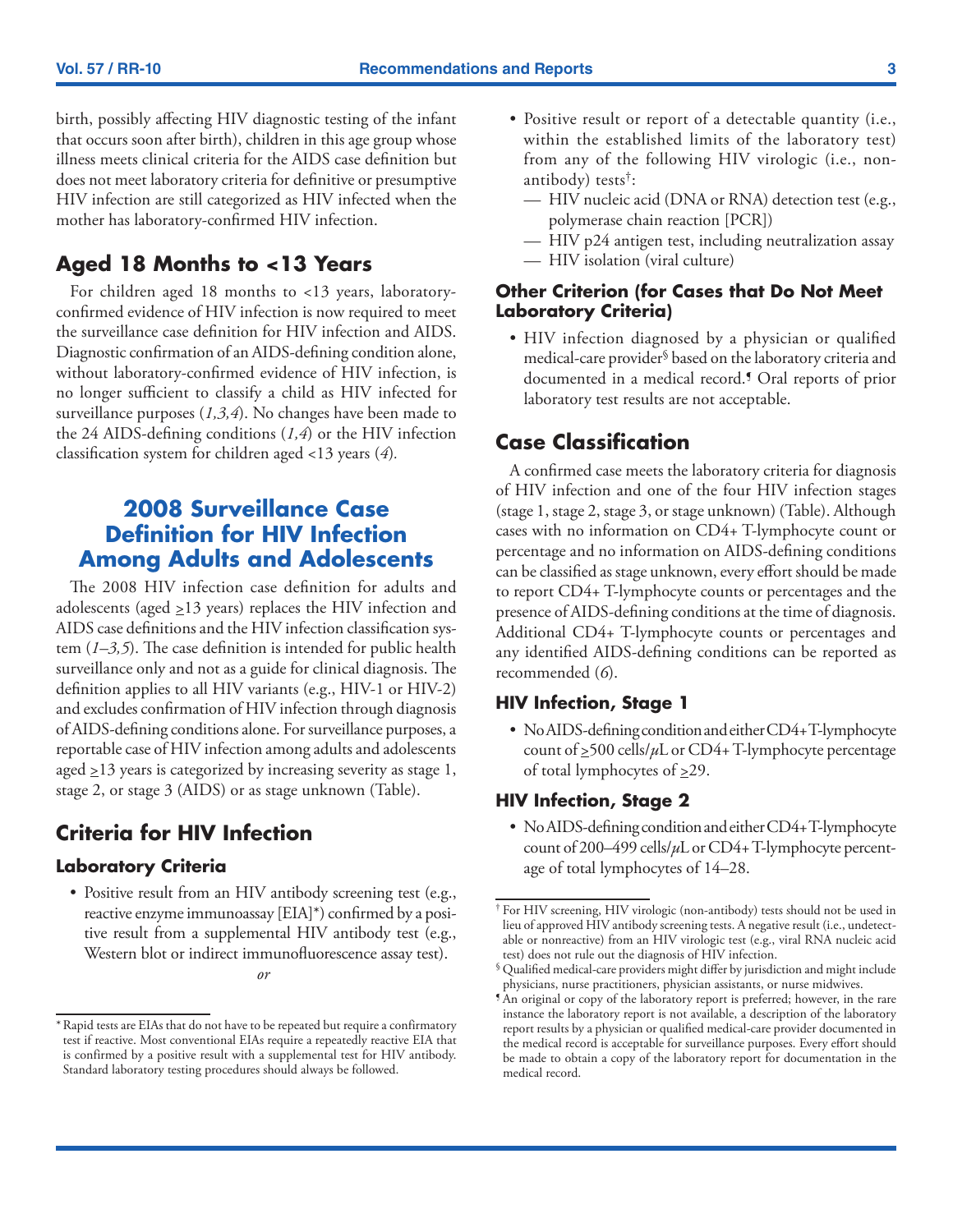| <b>Stage</b>               | Laboratory evidence*                                                                                                                                     | <b>Clinical evidence</b>                                                                                       |
|----------------------------|----------------------------------------------------------------------------------------------------------------------------------------------------------|----------------------------------------------------------------------------------------------------------------|
| Stage 1                    | Laboratory confirmation of HIV infection and<br>CD4+ T-lymphocyte count of $>500$ cells/ $\mu$ L or<br>$CD4+T$ -lymphocyte percentage of $>29$           | None required (but no AIDS-defining condition)                                                                 |
| Stage 2                    | Laboratory confirmation of HIV infection and<br>CD4+ T-lymphocyte count of 200-499 cells/ $\mu$ L or<br>CD4+T-lymphocyte percentage of 14-28             | None required (but no AIDS-defining condition)                                                                 |
| Stage 3 (AIDS)             | Laboratory confirmation of HIV infection and<br>CD4+ T-lymphocyte count of <200 cells/ $\mu$ L or<br>CD4+ T-lymphocyte percentage of $<$ 14 <sup>†</sup> | or documentation of an AIDS-defining condition<br>(with laboratory confirmation of HIV infection) <sup>†</sup> |
| Stage unknown <sup>§</sup> | Laboratory confirmation of HIV infection and<br>no information on CD4+ T-lymphocyte count or percentage                                                  | and no information on presence of AIDS-defining conditions                                                     |

#### **TABLE. Surveillance case definition for human immunodeficiency virus (HIV) infection among adults and adolescents (aged >13 years) — United States, 2008**

\* The CD4+ T-lymphocyte percentage is the percentage of total lymphocytes. If the CD4+ T-lymphocyte count and percentage do not correspond to the same HIV infection stage, select the more severe stage.

† Documentation of an AIDS-defining condition (Appendix A) supersedes a CD4+ T-lymphocyte count of >200 cells/*µ*L and a CD4+ T-lymphocyte percentage of total lymphocytes of >14. Definitive diagnostic methods for these conditions are available in Appendix C of the 1993 revised HIV classification system and the expanded AIDS case definition (CDC. 1993 Revised classification system for HIV infection and expanded surveillance case definition for AIDS among adolescents and adults. MMWR 1992;41[No. RR-17]) and from the National Notifiable Diseases Surveillance System (available at [http://www.cdc.](http://www.cdc.gov/epo/dphsi/casedef/case_definitions.htm) [gov/epo/dphsi/casedef/case\\_definitions.htm\)](http://www.cdc.gov/epo/dphsi/casedef/case_definitions.htm).

§ Although cases with no information on CD4+ T-lymphocyte count or percentage or on the presence of AIDS-defining conditions can be classified as stage unknown, every effort should be made to report CD4+ T-lymphocyte counts or percentages and the presence of AIDS-defining conditions at the time of diagnosis. Additional CD4+ T-lymphocyte counts or percentages and any identified AIDS-defining conditions can be reported as recommended. (Council of State and Territorial Epidemiologists. Laboratory reporting of clinical test results indicative of HIV infection: new standards for a new era of surveillance and prevention [Position Statement 04-ID-07]; 2004. Available at <http://www.cste.org/ps/2004pdf/04-ID-07-final.pdf>.)

## **HIV Infection, Stage 3 (AIDS)**

• CD4+ T-lymphocyte count of <200 cells/ $\mu$ L or CD4+ T-lymphocyte percentage of total lymphocytes of <14 or documentation of an AIDS-defining condition (Appendix A). Documentation of an AIDS-defining condition supersedes a CD4+ T-lymphocyte count of  $\geq$ 200 cells/ $\mu$ L and a CD4+ T-lymphocyte percentage of total lymphocytes of  $\geq$ 14. Definitive diagnostic methods for these conditions are available in Appendix C of the 1993 revised HIV classification system and the expanded AIDS case definition (*2*) and from the National Notifiable Diseases Surveillance System (available at [http://www.cdc.](http://www.cdc.gov/epo/dphsi/casedef/case_definitions.htm) [gov/epo/dphsi/casedef/case\\_definitions.htm](http://www.cdc.gov/epo/dphsi/casedef/case_definitions.htm)).

## **HIV Infection, Stage Unknown**

• No information available on CD4+ T-lymphocyte count or percentage and no information available on AIDS-defining conditions. (Every effort should be made to report CD4+ T-lymphocyte counts or percentages and the presence of AIDS-defining conditions at the time of diagnosis.)

# **Discussion**

To meet the surveillance case definition for HIV infection among adults and adolescents, laboratory-confirmed evidence of HIV infection is required. The lowest CD4+ T-lymphocyte count (or concordant CD4+ T-lymphocyte percentage of total lymphocytes) or the presence of AIDS-defining conditions is used to determine the stage of infection. If the CD4+ T-lymphocyte count and the CD4+ T-lymphocyte percentage are both available but do not correspond to the same severity stage, select the more severe stage. For surveillance purposes, disease progression is from less to more severe; once cases are classified in a more severe surveillance stage, they cannot be reclassified into a less severe surveillance stage.

A diagnosis of acute HIV infection indicates documented evidence of detectable HIV RNA or DNA or of p24 antigen in plasma or serum in the presence of a documented negative or indeterminate result from an HIV antibody test. These laboratory tests should be conducted on the same specimen or on specimens obtained on the same day. Acute HIV infection occurs approximately during the time from viral acquisition until seroconversion (i.e., the development of measurable levels of HIV-specific antibodies). During this period, early immune responses to the virus produce distinctive characteristics; 40% to 80% of patients develop clinical symptoms of a nonspecific viral illness (e.g., fever, fatigue, or rash) typically lasting 1–2 weeks (*7–12*). Acute HIV infection often is not detected because the date of HIV acquisition is unknown, no specific clinical signs are present, no single laboratory marker is present, and the diagnostic window is small. High viral loads typically are associated with acute HIV infection, potentially increasing the risk for transmission. CD4+ T-lymphocyte counts have decreased in certain patients with acute HIV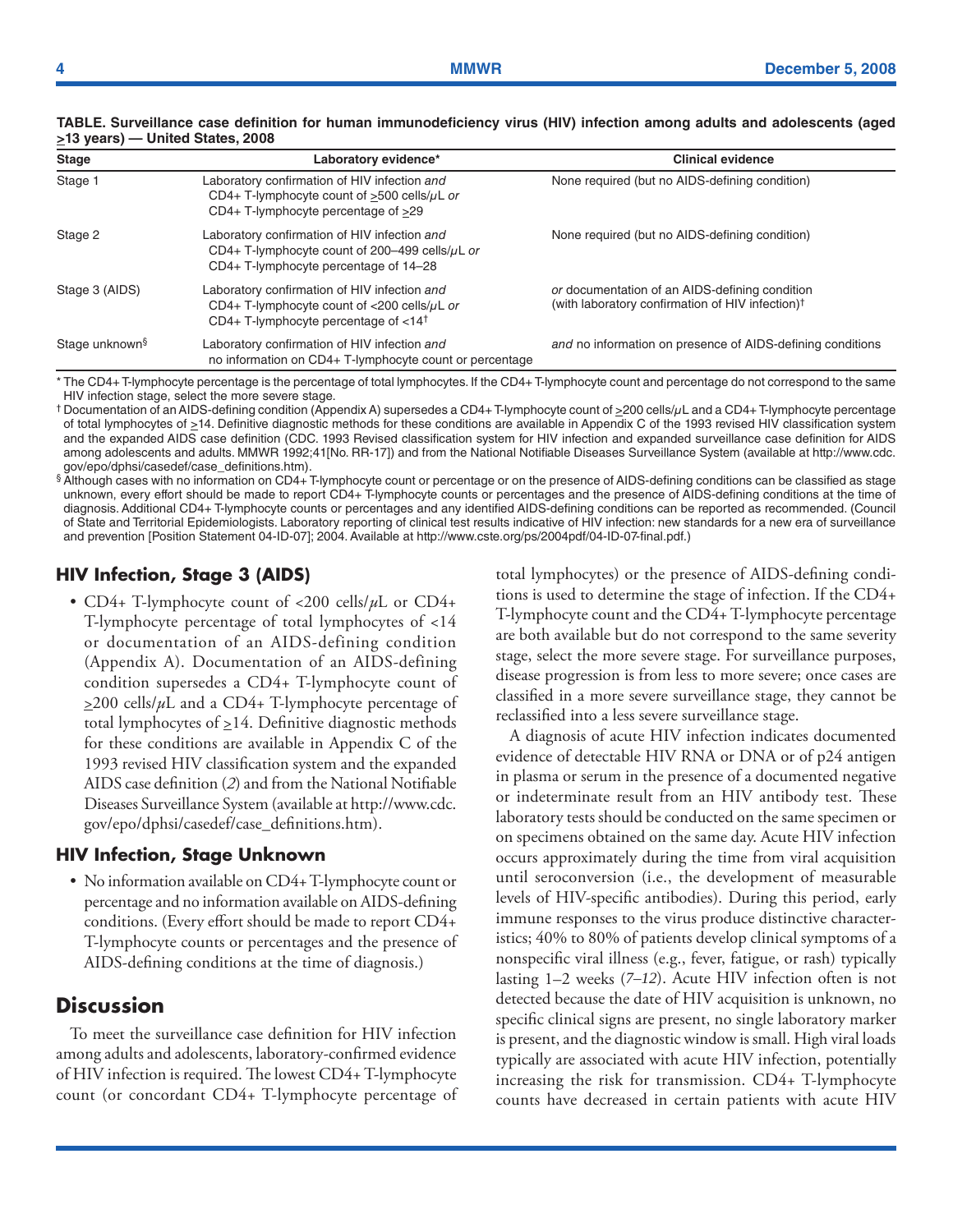<span id="page-6-0"></span>infection, especially during the months immediately following viral acquisition (*7,11,12*). However, the viral load and CD4+ T-lymphocyte count usually stabilize once equilibrium is reached between HIV and the immune response (i.e., the viral set point). The changing CD4+ T-lymphocyte counts associated with acute HIV infection might have implications when using these counts to stage HIV infection for surveillance purposes; for example, persons might experience a particularly low, but temporary, CD4+ T-lymphocyte count and be categorized as having a more severe stage of HIV infection than they actually have after reaching the viral set point.

# **2008 Surveillance Case Definition for HIV Infection Among Children Aged <18 Months**

The 2008 case definition of HIV infection among children aged <18 months replaces the definition published in 1999 (*3*) and applies to all variants of HIV (e.g., HIV-1 or HIV-2). The 2008 definition is intended for public health surveillance only and not as a guide for clinical diagnosis.

The 2008 definition takes into account new available testing technologies. Laboratory criteria for children aged <18 months at the time of diagnosis include revisions to one category: presumptively uninfected with HIV. No substantial changes have been made to the remaining three categories (definitively HIV infected, presumptively HIV infected, and definitively uninfected with HIV), and no changes have been made to the conditions listed under the AIDS criteria in the 1987 pediatric surveillance case definition for AIDS for children aged <18 months (*1,3,13*). Because diagnostic laboratory testing for HIV infection among children aged <18 months might be unreliable, children in this age group with perinatal HIV exposure whose illness meets the AIDS case definition on the basis of clinical criteria are considered presumptively HIV infected when the mother has laboratory-confirmed HIV infection. The definitive or presumptive exclusion of HIV infection for surveillance purposes does not mean that clinical HIV infection can be ruled out. For the purposes of calculating the exact timing of tests (e.g., when a specimen was obtained for laboratory testing) based on the surveillance case definition, 1 month corresponds to 30 days.

# **Criteria for Definitive or Presumptive HIV Infection**

A child aged <18 months is categorized for surveillance purposes as definitively or presumptively HIV infected if born to an HIV-infected mother and if the laboratory criterion or at least one of the other criteria is met.

### **Laboratory Criterion for Definitive HIV Infection**

A child aged <18 months is categorized for surveillance purposes as definitively HIV infected if born to an HIV-infected mother and the following laboratory criterion is met.

- Positive results on two separate specimens (not including cord blood) from one or more of the following HIV virologic (non-antibody) tests:
	- HIV nucleic acid (DNA or RNA) detection\*\*
	- HIV p24 antigen test, including neutralization assay, for a child aged  $\geq 1$  month
	- HIV isolation (viral culture)

## **Laboratory Criterion for Presumptive HIV Infection**

A child aged <18 months is categorized for surveillance purposes as presumptively HIV infected if 1) born to an HIVinfected mother, 2) the criterion for definitively HIV infected is not met, and 3) the following laboratory criterion is met.

• Positive results on one specimen (not including cord blood) from the listed HIV virologic tests (HIV nucleic acid detection test; HIV p24 antigen test, including neutralization assay, for a child aged  $\geq 1$  month; or HIV isolation [viral culture] for definitively HIV infected) and no subsequent negative results from HIV virologic or HIV antibody tests.

## **Other Criteria (for Cases that Do Not Meet Laboratory Criteria for Definitive or Presumptive HIV Infection)**

• HIV infection diagnosed by a physician or qualified medical-care provider based on the laboratory criteria and documented in a medical record. Oral reports of prior laboratory test results are not acceptable.

#### *or*

<sup>\*\*</sup> HIV nucleic acid (DNA or RNA) detection tests are the virologic methods of choice for the diagnosis or exclusion of infection in children aged <18 months. Although HIV culture can be used, culture is less standardized and less sensitive than nucleic acid detection tests. The use of p24 antigen testing to exclude infection in children aged <18 months is not recommended because of poor sensitivity, especially in the presence of HIV antibody. Commercial tests for RNA and DNA detection have become widely available. Quantitative RNA tests have been approved by the Food and Drug Administration (FDA) for monitoring HIV infection, and qualitative RNA tests have been approved to aid diagnosis. The quantitative and qualitative RNA tests meet FDA standards for high analytic and clinical sensitivity and specificity (*14–16*). All available tests detect the subtypes of group M and strains of group O. HIV-2 can be diagnosed with HIV-2 DNA PCR. HIV RNA tests sometimes do not detect HIV-2 because the viral loads in some HIV-2–infected persons are below detectable levels. Because of the possibility of mutation or recombination involving the sequences detected by a particular test, occasionally, virus might not be detected in a specimen from an HIV-2 infected individual. If HIV-2 infection seems likely but results are negative, testing with a different assay might be advisable.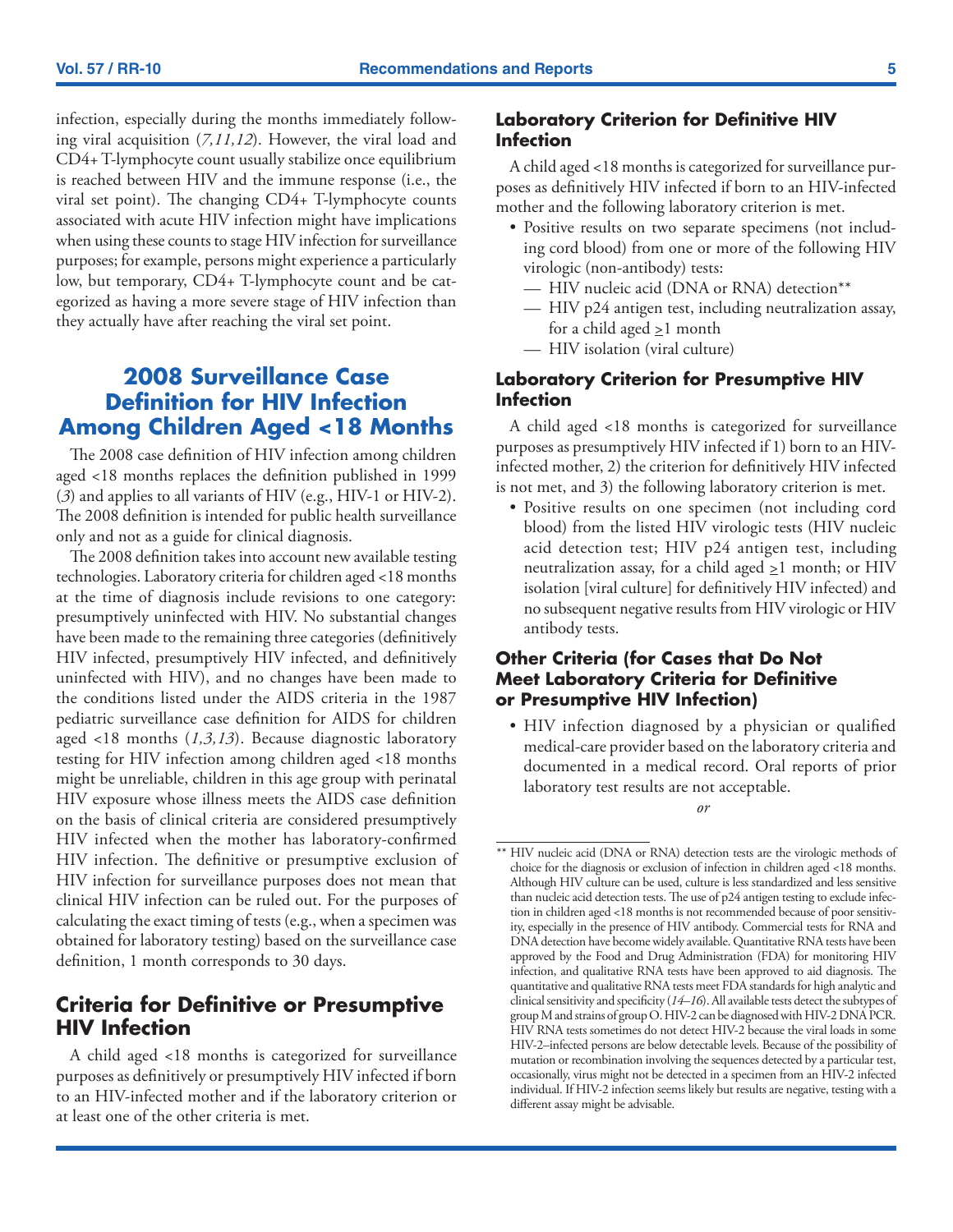• When test results regarding HIV infection status are not available, documentation of a condition that meets the criteria in the 1987 pediatric surveillance case definition for AIDS (*1*) (Appendix A).

# **Criteria for Uninfected with HIV, Definitive or Presumptive**

A child aged <18 months born to an HIV-infected mother is categorized for surveillance purposes as either definitively or presumptively uninfected with HIV if 1) the criteria for definitive or presumptive HIV infection are not met and 2) at least one of the laboratory criteria or other criteria are met.

## **Laboratory Criteria for Uninfected with HIV, Definitive**

A child aged <18 months born to an HIV-infected mother is categorized for surveillance purposes as definitively uninfected with HIV if 1) the criteria for definitive or presumptive HIV infection are not met and 2) at least one of the laboratory criteria or other criteria are met.††

• At least two negative HIV DNA or RNA virologic tests from separate specimens, both of which were obtained at age  $\geq$ 1 month and one of which was obtained at age >4 months.

*or*

• At least two negative HIV antibody tests from separate specimens obtained at age  $\geq 6$  months.

*and*

• No other laboratory or clinical evidence of HIV infection (i.e., no positive results from virologic tests [if tests were performed] and no current or previous AIDS-defining condition) (Appendix A).

## **Laboratory Criteria for Uninfected with HIV, Presumptive**

A child aged <18 months born to an HIV-infected mother is categorized for surveillance purposes as presumptively uninfected with HIV if 1) the criteria for definitively uninfected with HIV are not met and 2) at least one of the laboratory criteria are met.

• Two negative RNA or DNA virologic tests, from separate specimens, both of which were obtained at age  $\geq$  weeks and one of which was obtained at age  $\geq 4$  weeks.<sup>§§</sup>

*or*

• One negative RNA or a DNA virologic test from a specimen obtained at age  $\geq 8$  weeks.

*or*

• One negative HIV antibody test from a specimen obtained at age  $\geq 6$  months.

*or*

• One positive HIV virologic test followed by at least two negative tests from separate specimens, one of which is a virologic test from a specimen obtained at age  $\geq 8$  weeks or an HIV antibody test from a specimen obtained at age >6 months.

*and*

• No other laboratory or clinical evidence of HIV infection (i.e., no subsequent positive results from virologic tests if tests were performed, and no AIDS-defining condition for which no other underlying condition indicative of immunosuppression exists) (Appendix A).

## **Other Criteria (for Cases that Do Not Meet Laboratory Criteria for Uninfected with HIV, Definitive or Presumptive)**

• Determination of uninfected with HIV by a physician or qualified medical-care provider based on the laboratory criteria and who has noted the HIV diagnostic test results in the medical record. Oral reports of prior laboratory test results are not acceptable.

*and*

• No other laboratory or clinical evidence of HIV infection (i.e., no positive results from virologic tests [if tests were performed] and no AIDS-defining condition for which no other underlying condition indicative of immunosuppression exists) (Appendix A).

# **Criteria for Indeterminate HIV Infection**

A child aged <18 months born to an HIV-infected mother is categorized as having perinatal exposure with an indeterminate HIV infection status if the criteria for infected with HIV and uninfected with HIV are not met.

# **Discussion**

The exclusion of HIV infection (definitive or presumptive) for surveillance purposes does not mean that clinical HIV infection can be ruled out. These categories are used for surveillance classification purposes and should not be used to guide clinical practice. A child with perinatal HIV exposure should continue to be monitored clinically according to nationally accepted treatment and care guidelines (*17–19*) to 1) monitor for potential complications of exposure to antiretroviral medications during

<sup>††</sup> Suspected cases of HIV infection among children aged <18 months who are born to a documented HIV-uninfected mother should be assessed on a caseby-case basis by the appropriate health care and public health specialists.

<sup>§§</sup> If specimens for both negative RNA or DNA virologic tests are obtained at age  $\geq$ 4 weeks, specimens should be obtained on separate days.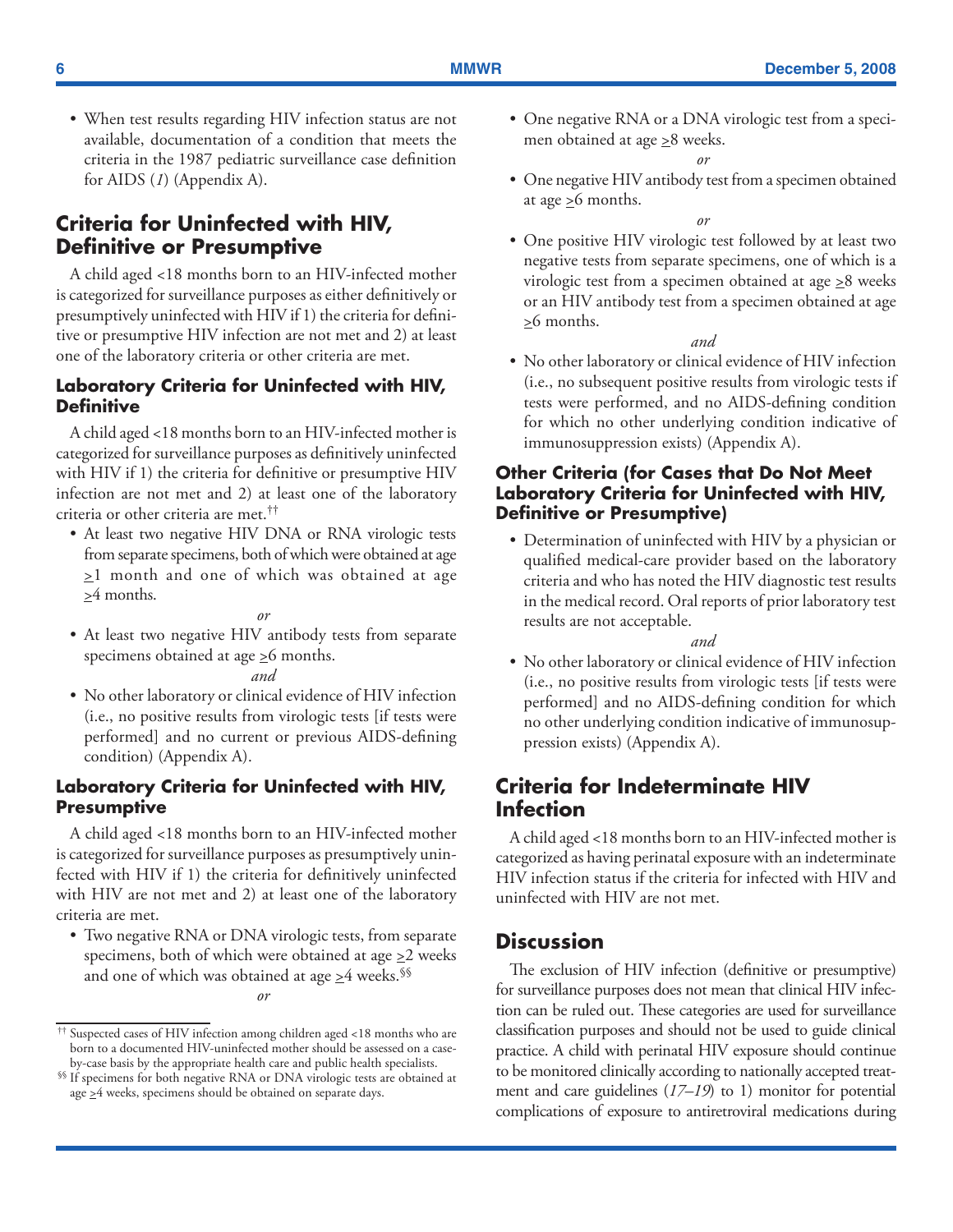<span id="page-8-0"></span>the perinatal period and 2) confirm the absence of HIV infection with repeat clinical and laboratory evaluations.

No changes have been made to the existing classification system for HIV infection among children aged <18 months (*4*). To classify HIV-infected children in this age group, use the 1994 revised classification system for HIV infection among children aged <13 years (*4*).

# **2008 Surveillance Case Definitions for HIV Infection and AIDS Among Children Aged 18 Months to <13 Years**

These 2008 surveillance case definitions of HIV infection and AIDS supersede those published in 1987 (*1*) and 1999 (*3*) and apply to all variants of HIV (e.g., HIV-1 or HIV-2). They are intended for public health surveillance only and are not a guide for clinical diagnosis.

The 2008 laboratory criteria for reportable HIV infection among persons aged 18 months to <13 years exclude confirmation of HIV infection through the diagnosis of AIDS-defining conditions alone. Laboratory-confirmed evidence of HIV infection is now required for all reported cases of HIV infection among children aged 18 months to <13 years (*20*).

# **Criteria for HIV Infection**

Children aged 18 months to <13 years are categorized as HIV infected for surveillance purposes if at least one of laboratory criteria or the other criterion is met.<sup>99</sup>

## **Laboratory Criteria**

• Positive result from a screening test for HIV antibody (e.g., reactive EIA), confirmed by a positive result from a supplemental test for HIV antibody (e.g., Western blot or indirect immunofluorescence assay).

#### *or*

- • Positive result or a detectable quantity by any of the following HIV virologic (non-antibody) tests\*\*\*:
	- HIV nucleic acid (DNA or RNA) detection (e.g., PCR)
	- HIV p24 antigen test, including neutralization assay
	- HIV isolation (viral culture)

### **Other Criterion (for Cases that Do Not Meet Laboratory Criteria)**

• HIV infection diagnosed by a physician or qualified medical-care provider based on the laboratory criteria and documented in a medical record. Oral reports of prior laboratory test results are not acceptable.

## **Criteria for AIDS**

Children aged 18 months to <13 years are categorized for surveillance purposes as having AIDS if the criteria for HIV infection are met and at least one of the AIDS-defining conditions has been documented (Appendix A).

The 2008 surveillance case definition for AIDS retains the 24 clinical conditions in the AIDS surveillance case definition published in 1987 (*1*) and revised in 1994 (*4*) for children aged <13 years (Appendix A). Because the 2008 definition requires that all AIDS diagnoses have laboratory-confirmed evidence of HIV infection, the presence of any AIDS-defining condition listed in Appendix A indicates a surveillance diagnosis of AIDS. Guidance on the diagnosis of these diseases in the context of all nationally notifiable diseases is available at [http://www.cdc.](http://www.cdc.gov/epo/dphsi/casedef/case_definitions.htm) [gov/epo/dphsi/casedef/case\\_definitions.htm](http://www.cdc.gov/epo/dphsi/casedef/case_definitions.htm).

## **Discussion**

To meet the surveillance case definition for HIV infection, laboratory confirmation of HIV infection is now required for children aged 18 months to <13 years. To meet the surveillance case definition for AIDS, in addition to the presence of one or more AIDS-defining conditions, laboratory-confirmed evidence of HIV infection is now required for children aged 18 months to <13 years. These revisions will increase the specificity of the HIV infection and AIDS surveillance case definitions by excluding patients without laboratory-confirmed evidence of HIV infection, reinforcing the public health message that HIV infection is the cause of AIDS. Improved specificity will provide more accurate data regarding number of HIV infection cases, which can be used to refine public health policies and determine appropriate use of HIV resources.

No changes have been made to the existing classification system for HIV infection among children aged 18 months to <13 years (*4*). To classify HIV-infected children in this age group, refer to the 1994 revised classification system for HIV infection among children aged <13 years (*4*).

#### **Acknowledgments**

This report is based, in part, on contributions by Bernard Branson, MD, Tonji Durant, PhD, Mary Glenn Fowler, MD, Lisa M. Lee, PhD, Kathleen McDavid Harrison, PhD, Nan Ruffo, Richard Selik, MD, Division of HIV/AIDS Prevention, Irum Zaidi, MPH, Keith

<sup>¶¶</sup> Children aged 18 months to <13 years with perinatal exposure to HIV are categorized as uninfected with HIV if the criteria for uninfected with HIV among children aged <18 months are met.

<sup>\*\*\*</sup> For HIV screening among children aged 18 months to <13 years infected through exposure other than perinatal exposure, HIV virologic (non-antibody) tests should not be used in lieu of approved HIV antibody screening tests. A negative result (i.e., undetectable or nonreactive) by an HIV virologic test (e.g., viral RNA nucleic acid test) does not rule out the diagnosis of HIV infection.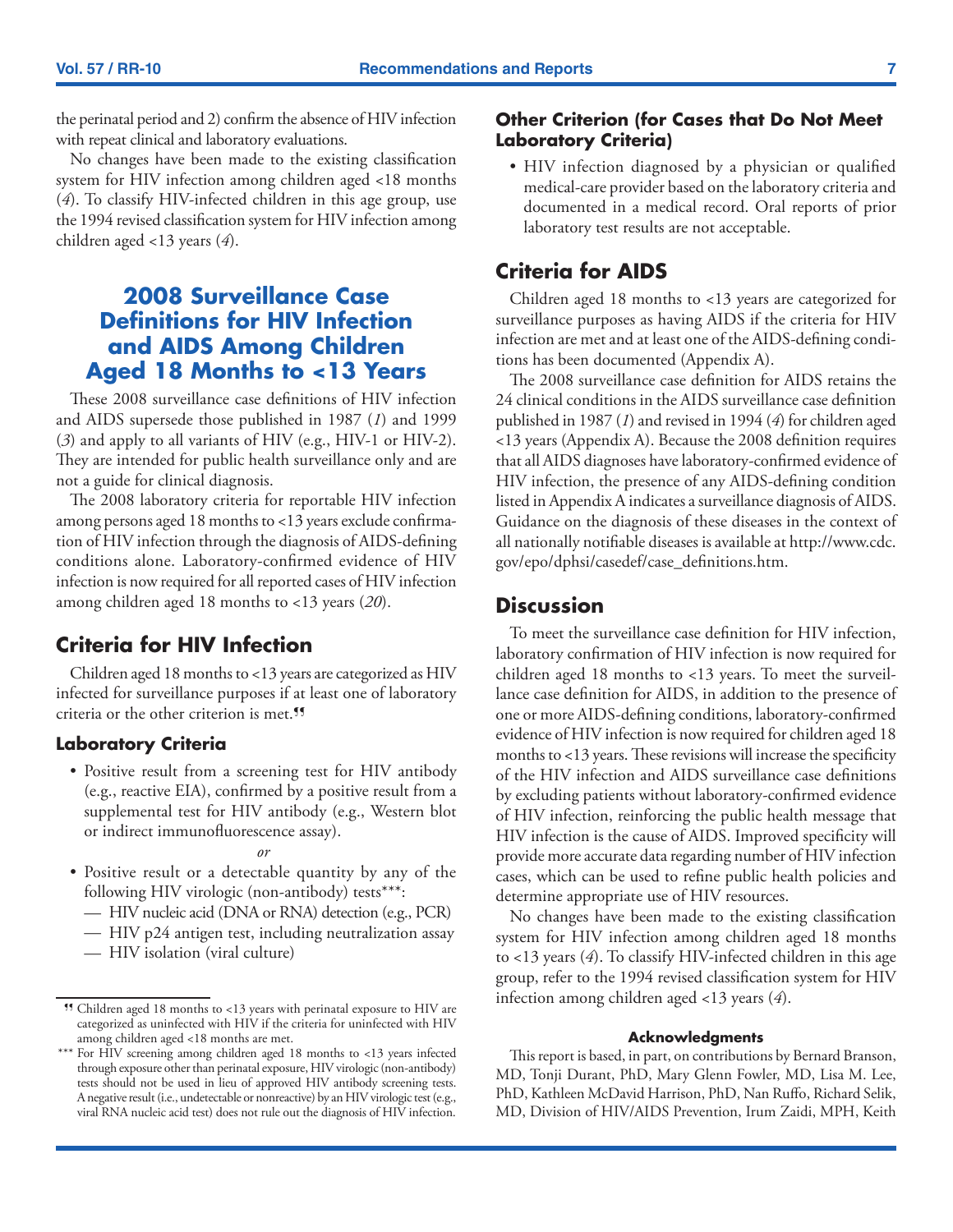<span id="page-9-0"></span>Sabin, PhD, Theresa Diaz, MD, Division of Global AIDS, National Center for HIV/AIDS, Viral Hepatitis, STD, and TB Prevention, Christine L. Mattson, PhD, EIS Officer, CDC; Stephanie Broyles, PhD, Pennington Biomedical Research Center, Baton Rouge, Louisiana; Victoria Cargill, MD, National Institutes of Health, Rockville, Maryland; Laura Cheever, MD, Health Resources and Services Administration, Rockville, Maryland; Peter Havens, MD, Medical College of Wisconsin and Children's Hospital of Wisconsin, Milwaukee, Wisconsin; Ellen Moore, MD, Wayne State University School of Medicine, Detroit, Michigan; Pauline Thomas, MD, University of Medicine and Dentistry of New Jersey, Newark, New Jersey; and Jesus Maria Garcia Calleja, MD, World Health Organization, Geneva, Switzerland.

#### **References**

- 1. CDC. Revision of the CDC surveillance case definition for acquired immunodeficiency syndrome. MMWR 1987;36(Suppl 1):1–15.
- 2. CDC. 1993 Revised classification system for HIV infection and expanded surveillance case definition for AIDS among adolescents and adults. MMWR 1992;41(No. RR-17).
- 3. CDC. Guidelines for national human immunodeficiency virus case surveillance, including monitoring for human immunodeficiency virus infection and acquired immunodeficiency syndrome. MMWR 1999;48(No. RR-13).
- 4. CDC. 1994 Revised classification system for human immunodeficiency virus infection in children less than 13 years of age. MMWR 1994; 43(No. RR-12).
- 5. Council of State and Territorial Epidemiologists. Revision of surveillance case definition for AIDS among adults and adolescents  $\geq$ 13 years of age (Position Statement 05-ID-04); 2005. Available at [http://www.](http://www.cste.org/ps/2005pdf/final2005/05-ID-04final.pdf) [cste.org/ps/2005pdf/final2005/05-ID-04final.pdf](http://www.cste.org/ps/2005pdf/final2005/05-ID-04final.pdf).
- 6. Council of State and Territorial Epidemiologists. Laboratory reporting of clinical test results indicative of HIV infection: new standards for a new era of surveillance and prevention (Position Statement 04-ID-07); 2004. Available at [http://www.cste.org/ps/2004pdf/04-ID-07-final.pdf.](http://www.cste.org/ps/2004pdf/04-ID-07-final.pdf)
- 7. Kahn JO, Walker BD. Acute human immunodeficiency virus type 1 infection. N Engl J Med 1998;339:33–9.
- 8. Pilcher CD, Eron JJ Jr, Galvin S, Gay C, Cohen MS. Acute HIV revisited: new opportunities for treatment and prevention. J Clin Invest 2004;113:937–45. Erratum in: J Clin Invest 2006;116:3292.
- 9. Soogoor M, Daar ES. Primary human immunodeficiency virus type 1 infection. Curr HIV/AIDS Rep 2005;2:55–60.
- 10. Stekler J, Collier AC. Primary HIV infection. Curr HIV/AIDS Rep 2004; 1:68–73.
- 11. Schacker TW, Hughes JP, Shea T, Coombs RW, Corey L. Biological and virologic characteristics of primary HIV infection. Ann Intern Med 1998;128:613–20.
- 12. Zetola NM, Pilcher CD. Diagnosis and management of acute HIV infection. Infect Dis Clin North Am 2007;21:19–48.
- 13. Council of State and Territorial Epidemiologists. Revision of surveillance case definition for HIV infection among children aged <18 months (Position Statement 07-ID-10); 2007. Available at [http://www.](http://www.cste.org/PS/2007ps/2007psfinal/ID/07-ID-10.pdf) [cste.org/PS/2007ps/2007psfinal/ID/07-ID-10.pdf.](http://www.cste.org/PS/2007ps/2007psfinal/ID/07-ID-10.pdf)
- 14. Peter JB, Sevall JS. Molecular-based methods for quantifying HIV viral load. AIDS Patient Care STDs 2004;18:75–9.
- 15. Lelie PN, van Drimmelen HA, Cuypers HT, et al. Sensitivity of HCV RNA and HIV RNA blood screening assays. Transfusion 2002;42: 527–36.
- 16. Gallarda JL, Dragon E. Blood screening by nucleic acid amplification technology: current issues, future challenges. Mol Diagn 2000;5:11–22.
- 17. Working Group on Antiretroviral Therapy and Medical Management of HIV-Infected Children. Guidelines for the use of antiretroviral agents in pediatric HIV infection; 2008. Available at [http://aidsinfo.](http://aidsinfo.nih.gov/contentfiles/pediatricguidelines.pdf) [nih.gov/contentfiles/pediatricguidelines.pdf.](http://aidsinfo.nih.gov/contentfiles/pediatricguidelines.pdf)
- 18. Perinatal HIV Guidelines Working Group; Public Health Service Task Force. Recommendations for use of antiretroviral drugs in pregnant HIV-infected women for maternal health and interventions to reduce perinatal HIV transmission in the United States; 2008. Available at [http://aidsinfo.nih.gov/contentfiles/perinatalgl.pdf.](http://aidsinfo.nih.gov/contentfiles/perinatalgl.pdf)
- 19. King SM, Committee on Pediatric AIDS (American Academy of Pediatrics), Infectious Diseases and Immunization Committee (Canadian Paediatric Society). Evaluation and treatment of the human immunodeficiency virus-1–exposed infant. Pediatrics 2004;114:497–505.
- 20. Council of State and Territorial Epidemiologists. Revision of surveillance case definition for HIV infection and AIDS among children aged  $\geq$ 18 months but <13 years (Position Statement 06-ID-02). June 2006. Available at [http://www.cste.org/ps/2006pdfs/psfinal2006/](http://www.cste.org/ps/2006pdfs/psfinal2006/06-id-02final.pdf) [06-id-02final.pdf.](http://www.cste.org/ps/2006pdfs/psfinal2006/06-id-02final.pdf)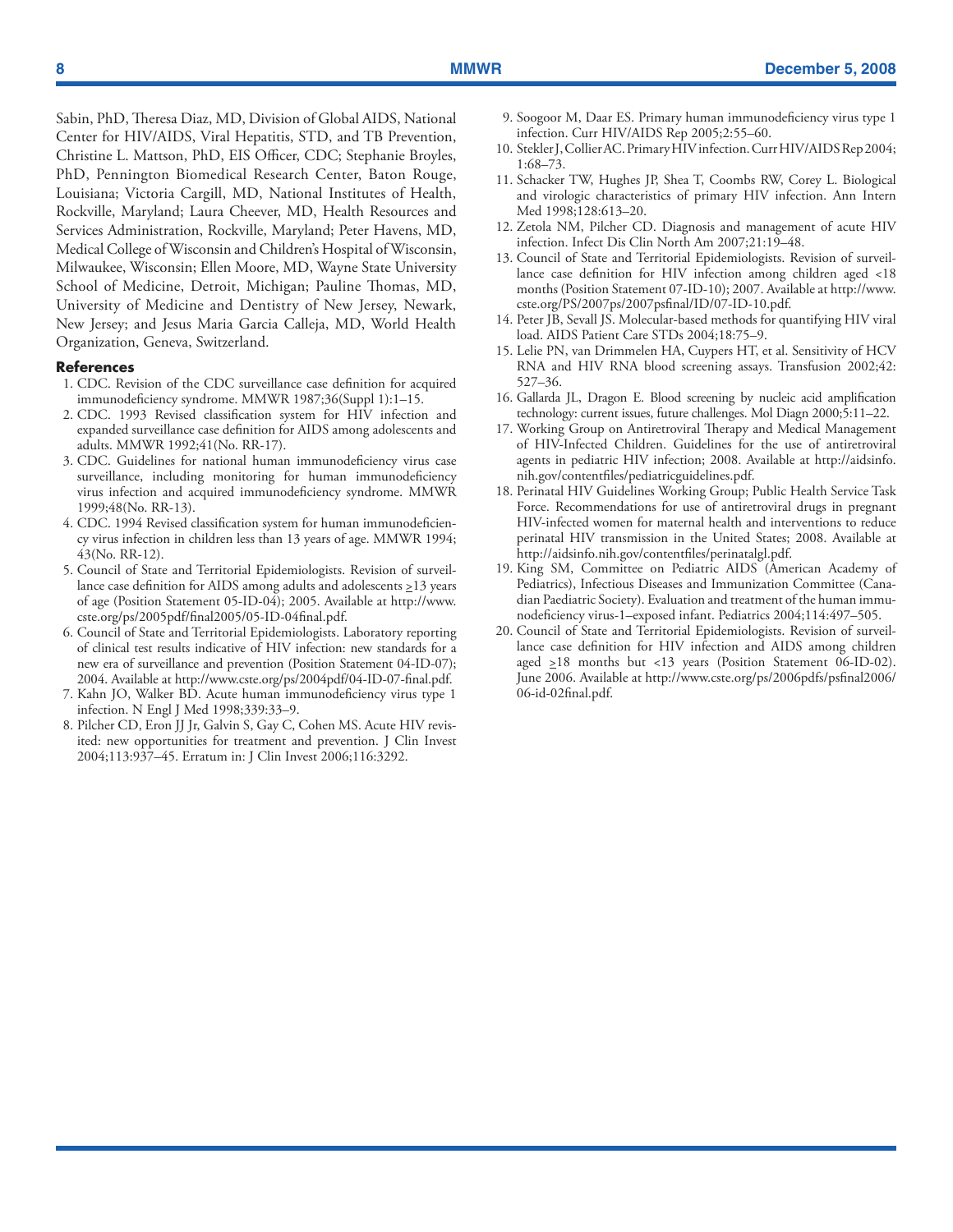# **Appendix A AIDS-Defining Conditions**

- Bacterial infections, multiple or recurrent\*
- Candidiasis of bronchi, trachea, or lungs
- Candidiasis of esophagus<sup>†</sup>
- Cervical cancer, invasive<sup>§</sup>
- Coccidioidomycosis, disseminated or extrapulmonary
- • Cryptococcosis, extrapulmonary
- • Cryptosporidiosis, chronic intestinal (>1 month's duration)
- Cytomegalovirus disease (other than liver, spleen, or nodes), onset at age >1 month
- Cytomegalovirus retinitis (with loss of vision)<sup>†</sup>
- Encephalopathy, HIV related
- Herpes simplex: chronic ulcers (>1 month's duration) or bronchitis, pneumonitis, or esophagitis (onset at age >1 month)
- Histoplasmosis, disseminated or extrapulmonary
- Isosporiasis, chronic intestinal (>1 month's duration)
- Kaposi sarcoma†
- Lymphoid interstitial pneumonia or pulmonary lymphoid hyperplasia complex\*†
- • Lymphoma, Burkitt (or equivalent term)
- • Lymphoma, immunoblastic (or equivalent term)
- Lymphoma, primary, of brain
- *• Mycobacterium avium* complex or *Mycobacterium kansasii,* disseminated or extrapulmonary†
- *• Mycobacterium tuberculosis* of any site, pulmonary,†§ disseminated,† or extrapulmonary†
- *Mycobacterium*, other species or unidentified species, disseminated† or extrapulmonary†
- *• Pneumocystis jirovecii* pneumonia†
- Pneumonia, recurrent<sup>†§</sup>
- • Progressive multifocal leukoencephalopathy
- *• Salmonella* septicemia, recurrent
- Toxoplasmosis of brain, onset at age >1 month<sup>†</sup>
- Wasting syndrome attributed to HIV

<sup>\*</sup>Only among children aged <13 years. (CDC. 1994 Revised classification system for human immunodeficiency virus infection in children less than 13 years of age. MMWR 1994;43[No. RR-12].)

<sup>†</sup> Condition that might be diagnosed presumptively.

 $\%$  Only among adults and adolescents aged  $\geq$ 13 years. (CDC. 1993 Revised classification system for HIV infection and expanded surveillance case definition for AIDS among adolescents and adults. MMWR 1992;41[No. RR-17].)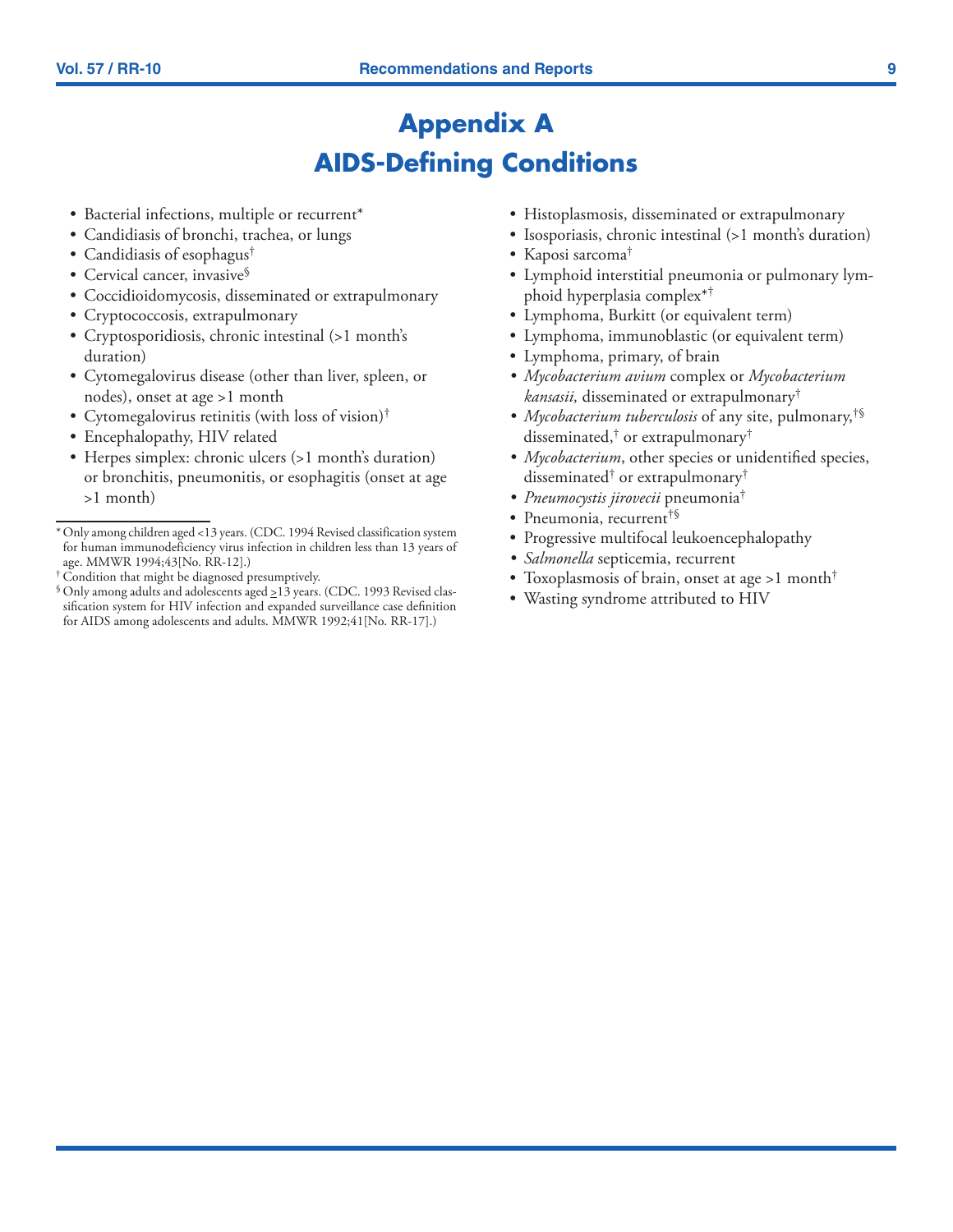# **Appendix B**

# **Comparison of the Revised World Health Organization and CDC Surveillance Case Definitions and Staging Systems for HIV Infection**

In 2007, the World Health Organization (WHO) revised the standard human immunodeficiency virus (HIV) infection and acquired immunodeficiency syndrome (AIDS) clinical staging system and the clinical and surveillance case definitions (*1*). The definitions were revised to 1) provide standardized HIV infection and AIDS surveillance case definitions, 2) simplify clinical staging, 3) coordinate the WHO 2002 three-stage pediatric staging system with the WHO 1990 four-stage adult system, 4) include immunologic criteria and clinical staging in case definitions, and 5) coordinate the clinical staging and surveillance case definitions. This appendix summarizes the revised criteria for WHO case surveillance and compares the 2007 revised WHO definitions with the 2008 revised CDC definitions. Despite differences in WHO and CDC disease classification and staging and because CDC recommends reporting all CD4+ T-lymphocyte counts for persons, the revised WHO case definition still allows comparison of CDC surveillance data from the United States with WHO data from other countries.

# **Revised WHO Definitions**

# **Surveillance Case Definitions**

WHO recommends reporting cases of HIV infection as HIV infection or advanced HIV disease (AHD), including AIDS. All cases of HIV infection, AHD, and AIDS require a confirmed diagnosis of HIV infection based on laboratory testing, using the appropriate national testing algorithm (*1*). The revised WHO surveillance case definitions include the following: HIV infection (stages 1 and 2), AHD (stage 3), and AIDS (stage 4) (*1*).

# **Clinical Staging and Immunologic Criteria**

Four clinical stages have been established for persons with confirmed HIV infection. These stages include the full spectrum of HIV infection and coincide with WHO clinical treatment recommendations: 1) no symptoms, 2) mild symptoms, 3) advanced symptoms, and 4) severe symptoms (*1*). The revised staging systems include presumptive clinical diagnoses that can be made in the absence of laboratory tests and definitive clinical criteria that require confirmatory laboratory tests. The clinical stage provides useful information when HIV infection is first diagnosed, when a person begins receiving care for HIV infection, for tracking patients in treatment programs, and to guide decisions on when to initiate cotrimoxazole prophylaxis and antiretroviral therapy (ART).

Age-specific immunologic criteria for the disease classification are presented. For children aged <5 years, the CD4+ T-lymphocyte percentage of total lymphocytes rather than the absolute CD4+ T-lymphocyte count should be used because the absolute count tends to vary, more than the percentage, per individual child in this age group. Immunologic and clinical criteria should be documented (when available) to describe a case of HIV infection.

# **Comparison of the WHO and CDC Definitions**

Both the WHO and CDC surveillance case definitions for HIV infection now require laboratory confirmation of HIV infection. Differences between the WHO and CDC definitions and staging systems include the following (Table):

- 1. WHO recommends reporting cases of HIV infection as HIV infection or AHD (including AIDS), whereas CDC recommends reporting cases of HIV infection by stage (i.e., stage 1, stage 2, stage 3, or stage unknown).
- 2. WHO presents four clinical stages for disease classification to reflect the WHO ART treatment guidelines, whereas CDC presents three, combining WHO stages 2 and 3 into CDC stage 2.
- 3. Because of increased, although not universal, availability of CD4+ T-lymphocyte testing, WHO recommends using clinical and immunologic criteria for clinical staging. CDC recommends using only immunologic criteria for staging, with the exception of stage 3, for which cases must have a CD4+ T-lymphocyte count of <200 cells/*µ*L or a CD4+ T-lymphocyte percentage of <14 or one of 26 AIDS-defining conditions.

Despite these differences in disease classification and clinical staging and because CDC recommends reporting all CD4+ T-lymphocyte counts, CDC and WHO stages can still be compared.

#### **Reference**

1. World Health Organization (WHO). WHO case definitions of HIV for surveillance and revised clinical staging and immunological classification of HIV-related disease in adults and children. Geneva, Switzerland: WHO Press; 2007. Available at [http://www.who.int/hiv/pub/guidelines/](http://www.who.int/hiv/pub/guidelines/hivstaging/en/index.html) [hivstaging/en/index.html](http://www.who.int/hiv/pub/guidelines/hivstaging/en/index.html).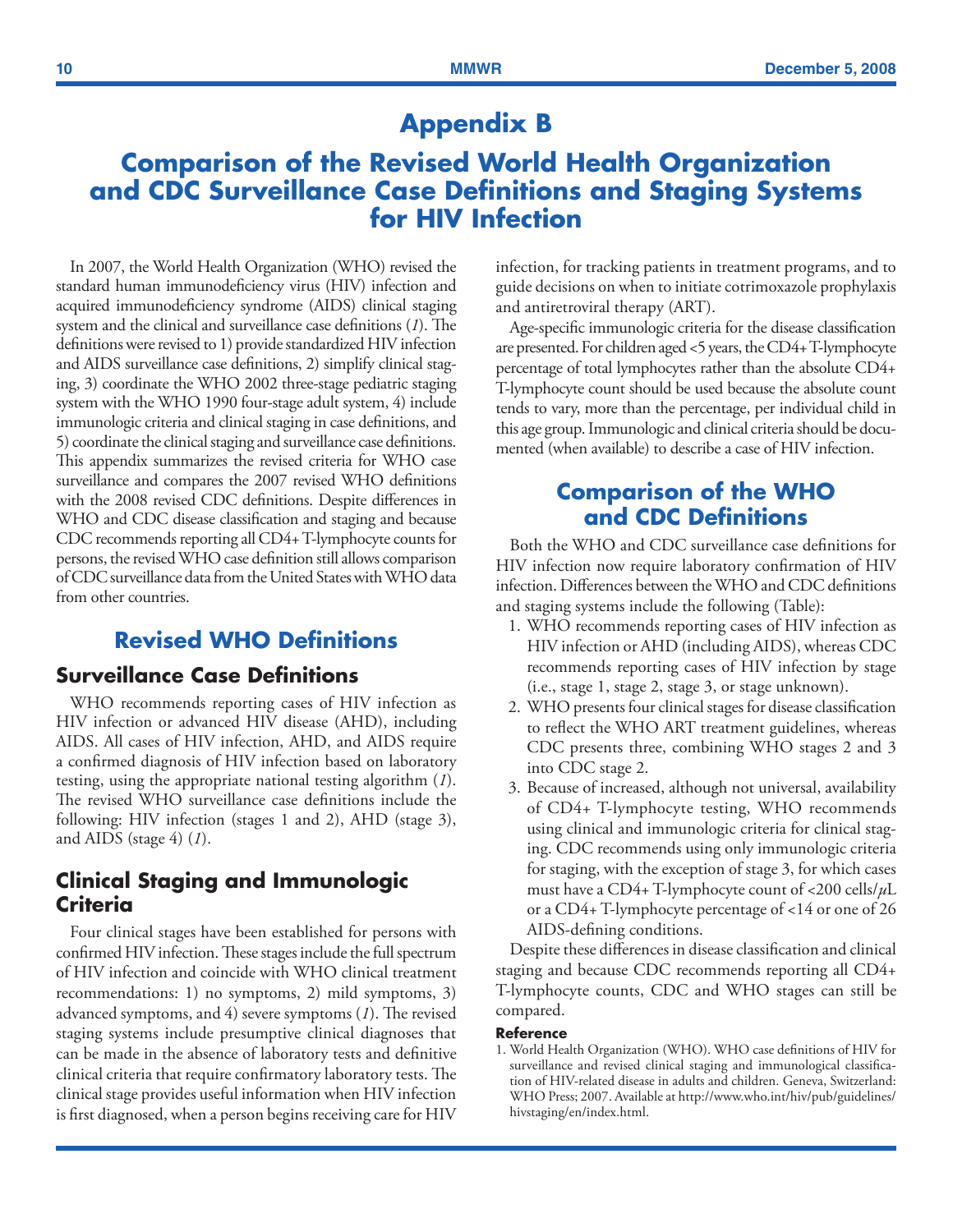#### **TABLE. Comparison of World Health Organization (WHO) and CDC stages of human immunodeficiency virus (HIV) infection,\* by CD4+ T-lymphocyte count and percentage of total lymphocytes**

| WHO stage <sup>†</sup>                                 | WHO T-lymphocyte count and percentage <sup>§</sup>                                                                | CDC stage <sup>11</sup> | CDC T-lymphocyte count and percentage                                                          |
|--------------------------------------------------------|-------------------------------------------------------------------------------------------------------------------|-------------------------|------------------------------------------------------------------------------------------------|
| Stage 1 (HIV infection)                                | CD4+ T-lymphocyte count of $>500$ cells/ $\mu$ L                                                                  | Stage 1 (HIV infection) | CD4+ T-lymphocyte count of $>500$ cells/ $\mu$ L or<br>$CD4+T$ -lymphocyte percentage of $>29$ |
| Stage 2 (HIV infection)                                | CD4+ T-lymphocyte count of 350-499 cells/ $\mu$ L                                                                 | Stage 2 (HIV infection) | CD4+ T-lymphocyte count of 200-499 cells/ $\mu$ L or<br>CD4+T-lymphocyte percentage of 14-28   |
| Stage 3 (advanced HIV disease [AHD])                   | CD4+ T-lymphocyte count of 200-349 cells/ $\mu$ L                                                                 | Stage 2 (HIV infection) | CD4+ T-lymphocyte count of 200-499 cells/ $\mu$ L or<br>CD4+T-lymphocyte percentage of 14-28   |
| Stage 4 (acquired immunodeficiency<br>syndrome [AIDS]) | CD4+ T-lymphocyte count of $\langle 200 \text{ cells}/\mu\text{L}$ or<br>$CD4+T$ -lymphocyte percentage of $<$ 15 | Stage 3 (AIDS)          | CD4+ T-lymphocyte count of <200 cells/ $\mu$ L or<br>$CD4+T$ -lymphocyte percentage of $<$ 14  |

\* For reporting purposes only.

† Among adults and children aged >5 years.

§ Percentage applicable for stage 4 only.

¶ Among adults and adolescents (aged >13 years). CDC also includes a fourth stage, stage unknown: laboratory confirmation of HIV infection but no information on CD4+ T-lymphocyte count or percentage *and* no information on AIDS-defining conditions.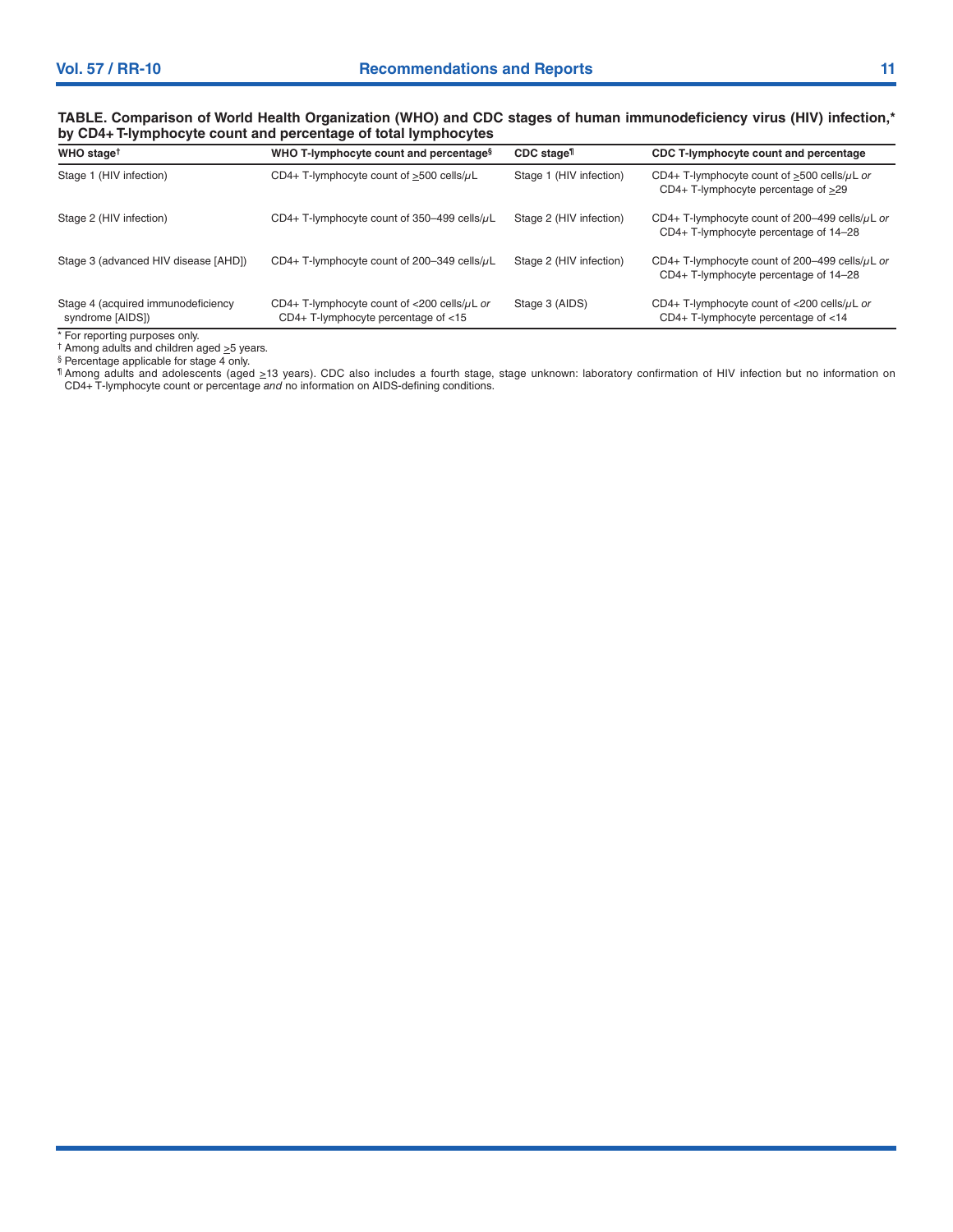## **CDC Adult/Adolescent HIV/AIDS Surveillance Case Definition Consultation, August 2005**

**External Consultants:** Kathryn Anastos, MD, Montefiore Medical Center, Bronx, New York; Chris Archibald, MDCM, Public Health Agency of Canada, Ottawa, Ontario, Canada; John Barnhart, National Alliance of State and Territorial AIDS Directors, Washington, DC; Samuel A. Bozzette, MD, PhD, RAND Corporation, Santa Monica, California; Txema Calleja, MD, World Health Organization, Geneva, Switzerland; Charles C.J. Carpenter, MD, University Medicine Foundation, Inc., Providence, Rhode Island; Siobhan Crowley, MB, MRCP, World Health Organization, Geneva, Switzerland; Richard Davey, MD, National Institues of Health, Bethesda, Maryland; Eric A. Engels, MD, National Institutes of Health, Rockville, Maryland; Douglas Frye, MD, Los Angeles County HIV Epidemiology Program, Los Angeles, California; Donna Futterman, MD, Children's Hospital at Montefiore, Bronx, New York; Becky Grigg, Florida Department of Health, Tallahassee, Florida; Françoise Hamers, EuroHIV, Saint Maurice Cedex, France; W. Claire Hicks, MD, Georgia Department of Public Health, Jesup, Georgia; Scott Holmberg, MD, Research Triangle Institute (RTI) International, Atlanta, Georgia; Jack Jourden, MPH, Washington State Department of Health, Olympia, Washington; Alice Kroliczak, PhD, Health Resources and Services Adminstration, Rockville, Maryland; Alan Lifson, MD, University of Minnesota, Minneapolis, Minnesota; Norman Markowitz, MD, The Community Program for Clinical Research on AIDS, Henry Ford Health System, Detroit, Michigan; Anthony Merriweather, Alabama Department of Public Health, Montgomery, Alabama; Frank J. Palella, MD, Northwestern University Medical School, Chicago, Illinois; Jennifer Pennock, MSc, Public Health Agency of Canada, Ottawa, Ontario, Canada; Timothy R. Sterling, MD, Vanderbilt University Medical Center, Nashville, Tenessee; Karen T. Tashima, MD, Brown Medical School, Providence, Rhode Island; Pablo Tebas, MD, University of Pennsylvania, Philadelphia, Pennsylvania; Lucia V. Torian, PhD, New York City Department of Health, New York, New York. **CDC Staff Members:** Theresa Diaz, MD; M. Kathleen Glynn, DVM; Lisa M. Lee, PhD; Matthew T. McKenna, MD; Andrew Mitsch, MPH; Eileen Schneider, MD; Patrick Sullivan, DVM, PhD.

#### **CDC Adult/Adolescent HIV Surveillance Case Definition Consultation, June 2006**

**External Consultants:** A. Cornelius Baker, National Black Gay Men's Advocacy Coalition, Washington, DC; John Barnhart, MPH, National Alliance of State and Territorial AIDS Directors, Washington, DC; Spencer Bennett, MPH, Florida Bureau of Laboratories, Jacksonville, Florida; Laura Cheever, MD, ScM, Health Resources and Services Adminstration, Rockville, Maryland; Michael D'Arata, FNP, Family Care Network, Oakland, California; Isabelle Devaux, PhD, EuroHIV, Saint Maurice Cedex, France; Damon Dozier, National Minority AIDS Council, Washington, DC; Judith Feinberg, MD, University of Cincinnati College of Medicine, Cincinnati, Ohio; Eberhard Fiebig, MD, University of California, San Francisco General Hospital, San Francisco, California; Lance Gable, JD, Georgetown University Law Center, Washington, DC; James Gibson, MD, South Carolina Department of Health and Environmental Control, Columbia, South Carolina; Charles Gilks, D Phil, World Health Organization, Geneva, Switzerland; David Harvey, AIDS Alliance for Women, Children Youth and Families, Washington, DC; Jennifer Kates, MPA, MA, Kaiser Family Foundation, Washington, DC; Lynda Kettinger, MPH, South Carolina Department of Health and Environmental Control, Columbia, South Carolina; Peter Leone, MD, University of North Carolina, Chapel Hill, North Carolina; Eve Mokotoff, MPH, Michigan Department of Community Health, Detroit, Michigan; Israel Nieves-Rivera, San Francisco Department of Public Health, San Francisco, California; Jennifer Pennock, MSc, Public Health Agency of Canada, Ottawa, Ontario, Canada; Monica S. Ruiz, PhD, The Foundation for AIDS Research, Washington, DC; R. Luke Shouse, MD, Georgia Division of Public Health, Atlanta, Georgia; Gregory I. Smiley, MPH, American Academy of HIV Medicine, Washington DC; Andrew Spieldenner, MA, National Association of People With AIDS, Silver Spring, Maryland; Edward Tepporn, Asian & Pacific Islander American Health Forum, San Francisco, California; Steven Tierney, EdD, San Francisco AIDS Foundation, San Francisco, California. **CDC Staff Members:** Bernard Branson, MD; Theresa Diaz, MD; M. Kathleen Glynn, DVM; Duncan MacKellar, MPH; Stephen McDougal, MD; Matthew T. McKenna, MD; Andrew Mitsch, MPH; Allyn Nakashima, MD; Michelle Owen, PhD; Travis Sanchez, DVM; Eileen Schneider, MD.

#### **CDC Pediatric HIV Surveillance Case Definition Consultation, April 2005**

**External Consultants:** John Barnhart, MPH, National Alliance of State and Territorial AIDS Directors, Washington, DC; Mark Cotton MB ChB, Stellenbosch University, Tygerberg, South Africa; Siobhan Crowley, MB, MRCP, World Health Organization, Geneva, Switzerland; Brian Feit, MPA, Health Resources Services Administration, Rockville, Maryland; Susan Fiscus, PhD, University of North Carolina at Chapel Hill School of Medicine, Chapel Hill, North Carolina; Pat Flynn, MD, St. Jude Children's Research Hospital, Memphis, Tennessee; Toni Frederick, PhD, University of Southern California, Los Angeles, California; Edward Handelsman, MD, SUNY Downstate/Kings County Hospital Center, Brooklyn, New York; Celine Hanson, MD, Texas Children's Hospital, Houston, Texas; Peter Havens, MD, Medical College of Wisconsin; Children's Hospital of Wisconsin, Milwaukee, Wisconsin; Israel Kalyesubula, MB ChB, Makerere University, Kampala, Uganda; Sharon Melville, MD, Texas Department of State Health Services, Austin, Texas; Lynne Mofenson, MD, National Institutes of Health, Rockville, Maryland; Steven Nesheim, MD, Emory University School of Medicine, Atlanta, Georgia; Marie-Louise Newell, PhD, Institute of Child Health, London, United Kingdom; James Oleske, MD, MPH, New Jersey Medical School, Newark, New Jersey; Mary Paul, MD, Texas Children's Hospital, Houston, Texas; Vicki Peters, MD, New York City Department of Health and Mental Hygiene, New York, New York; Kenneth Rich, MD, University of Illinois at Chicago, Chicago; Illinois, Damaris Richardson, Department of Health and Mental Hygiene, Baltimore, Maryland; Zoe Rodriguez, MD, University of Puerto Rico, San Juan, Puerto Rico; Christine Rouzioux, PhD, Hôpital Necker–Laboratorie de Virologie, Paris, France; Andrea Ruff, MD, Johns Hopkins University Bloomberg School of Public Health, Baltimore, Maryland; Gwendolyn. Scott, MD, University of Miami School of Medicine, Miami, Florida; Mary Elizabeth Smith, MD, National Institutes of Health, Bethesda, Maryland; Russell Van Dyke, MD, Tulane University Health Sciences Center, New Orleans, Louisiana; Barbara Warren, New York State Department of Health, Albany, New York; Patricia Whitley-Williams, MD, New Brunswick, New Jersey.

**CDC Staff Members:** Bernard Branson, MD; Michael Campsmith, DDS; Kenneth Dominguez, MD; Mary Jo Earp, MPH; Lorena Espinoza, DDS; Mary Glenn Fowler, MD; M. Kathleen Glynn, DVM; Norma Harris, PhD; Matthew T. McKenna, MD; Andrew Mitsch, MPH; Alpa Patel-Larson, MPH; Ruby Phelps; Nan Ruffo; Stephanie Sansom, PhD; Suzanne Whitmore, DrPH.

#### **Members of the CDC Pediatric Surveillance Case Definition for HIV Infection and AIDS Working Group**

Michael Campsmith, DDS; Kenneth Dominguez, MD; Steve McDougal, MD; Andrew Mitsch, MPH; Alpa Patel-Larson, MPH; Nan Ruffo; Alexis Reedy Benavides, MPH; Allan Taylor, MD; Suzanne Whitmore, DrPH.